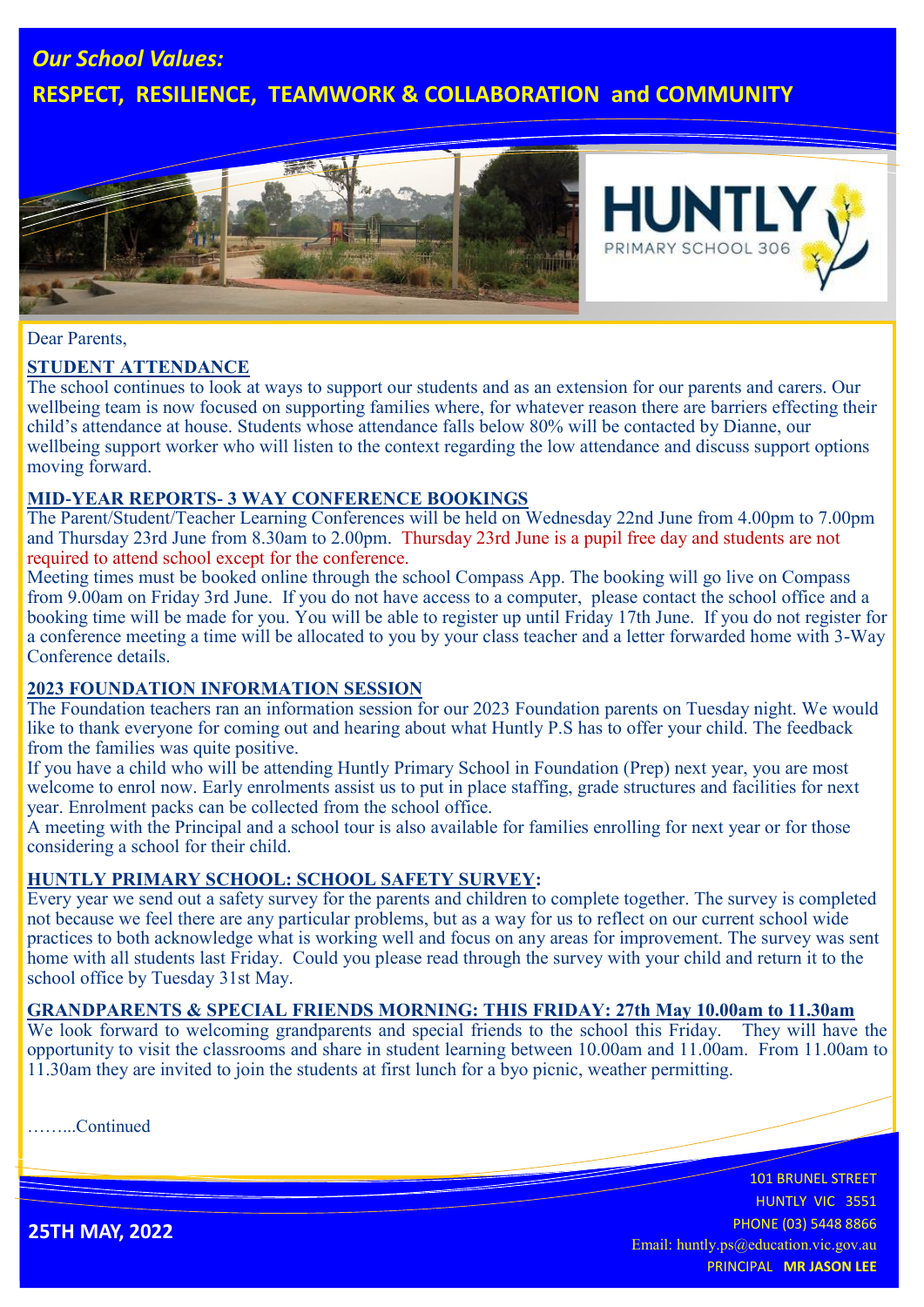#### **LARY DATES**

| Mon-Fri             |           |      | 22nd-27th May EDUCATION WEEK                                                          |
|---------------------|-----------|------|---------------------------------------------------------------------------------------|
| Thursday            | 26th May  |      | Breakfast Program - 8.10am to 8.30am. All students welcome.                           |
| Thursday            | 26th May  |      | <b>School Photos - whole school</b>                                                   |
| Friday              | 27th May  |      | <b>School Lunch Order Day</b> (orders close 10am Thursday 12th May)                   |
| Friday              | 27th May  |      | Morning Tea with Principal & Student Leadership Team 9.15am to 9.45am                 |
| Friday              | 27th May  |      | <b>Grandparents/Special Friends Day 10.00am to 11.30am</b>                            |
|                     |           |      |                                                                                       |
| Friday              | 27th May  |      | Permission Form and \$7.00 for Whole School Athletics due back.                       |
| Tuesday             | 31st May  |      | <b>Breakfast Program - 8.10am to 8.30am. All students welcome.</b>                    |
| Tuesday             | 31st May  |      | <b>School Safety Survey returned to school office</b>                                 |
| <b>Tuesday</b>      | 31st May  |      | Final After School Free Hockey Clinic (please note previous date was incorrect)       |
| Wednesday 1st       |           | June | Food Share Program - every Wednesday                                                  |
| Wednesday 1st June  |           |      | AFL Clinic - Grades 4 to 6 (no cost)                                                  |
| Thursday            | 2nd June  |      | <b>School Athletics</b> - whole school activity at Bendigo Athletics Track            |
| Thursday            | 2nd June  |      | <b>Cookie Dough Fundraiser orders close - see flyer</b>                               |
| Friday 10th June    |           |      | <b>Bookings for 3 Way Conferences open on Compass</b>                                 |
| Monday 13th June    |           |      | Queen's Birthday Public Holiday - school closed                                       |
| Thursday 16th June  |           |      | <b>Cookie Dough Fundraiser estimated delivery date</b>                                |
| Friday 17th June    |           |      | <b>Bookings close for 3 Way Conferences</b>                                           |
| Monday 20th June    |           |      | <b>School Council Meeting</b>                                                         |
| Tuesday             | 21st June |      | <b>Cluster Athletics Day</b> - selected qualifying students from senior school        |
| Wednesday 22nd June |           |      | "AKOMA" the Heart - whole school incursion (at school)                                |
| Wednesday 22nd June |           |      | <b>3 Way Conferences (after school hours)</b> - see newsletter article                |
| Thursday            | 23rd June |      | 3 Way Conferences (during school hours) - student's do not attend school on this day. |
| Friday              | 24th June |      | End of Term 2. Students dismissed at 2.30pm                                           |
|                     |           |      |                                                                                       |

#### Continued……

#### **SCHOOL PHOTOS: TOMORROW: Thursday 26th May**

Reminder that our school photos will be taken tomorrow. Please ensure all students are in school uniform. Photo orders can be made through Compass up until midnight Wednesday 1st June*. Please see newsletter article for further information.*

## **CHILD SAFETY STANDARDS**

Child safety and wellbeing at Huntly Primary School: information for families and the school community

The Victorian Government has announced new [Child Safe Standards](https://ccyp.vic.gov.au/news/new-child-safe-standards-start-in-victoria-on-1-july-2022-to-better-protect-children/) to further strengthen child safety across organisations, including schools. The new standards recognise the critical importance of families and the broader school community in maintaining and promoting child safety and wellbeing.

We are reviewing and updating our child safety policies and procedures to ensure they meet the requirements of the new standards. When completed (by July  $1<sup>st</sup>$ ) they will be available to view on our school's website and on request from the office

Policies reflecting the changes based on the new Standards include:

- *Child Safety and Wellbeing Policy*
- *Child Safety Code of Conduct*
- *Child Safe Standards Risk Register*
- *Child safety Responding and Reporting Obligations Policy and Procedure*
- *Student Wellbeing and Engagement Policy*
- *Bullying Prevention Policy*
- *Volunteers Policy*
- *Digital Learning Policy*

#### **CYBER-SAFETY PARENT/CARER SUPPORT**

Week 5 of the cyber-safety focus, centres on 'Unwanted contact and grooming'. The final communication could be confronting for some, but it is important information for parents/carers to be aware of. The information covers:

- *How to deal with unwanted contact*
- *How does online grooming happen?*
- *How can I protect my child?*
- *What to do if something goes wrong, including how to report it*

[Unwanted contact and grooming | eSafety Commissioner](https://www.esafety.gov.au/parents/big-issues/unwanted-contact)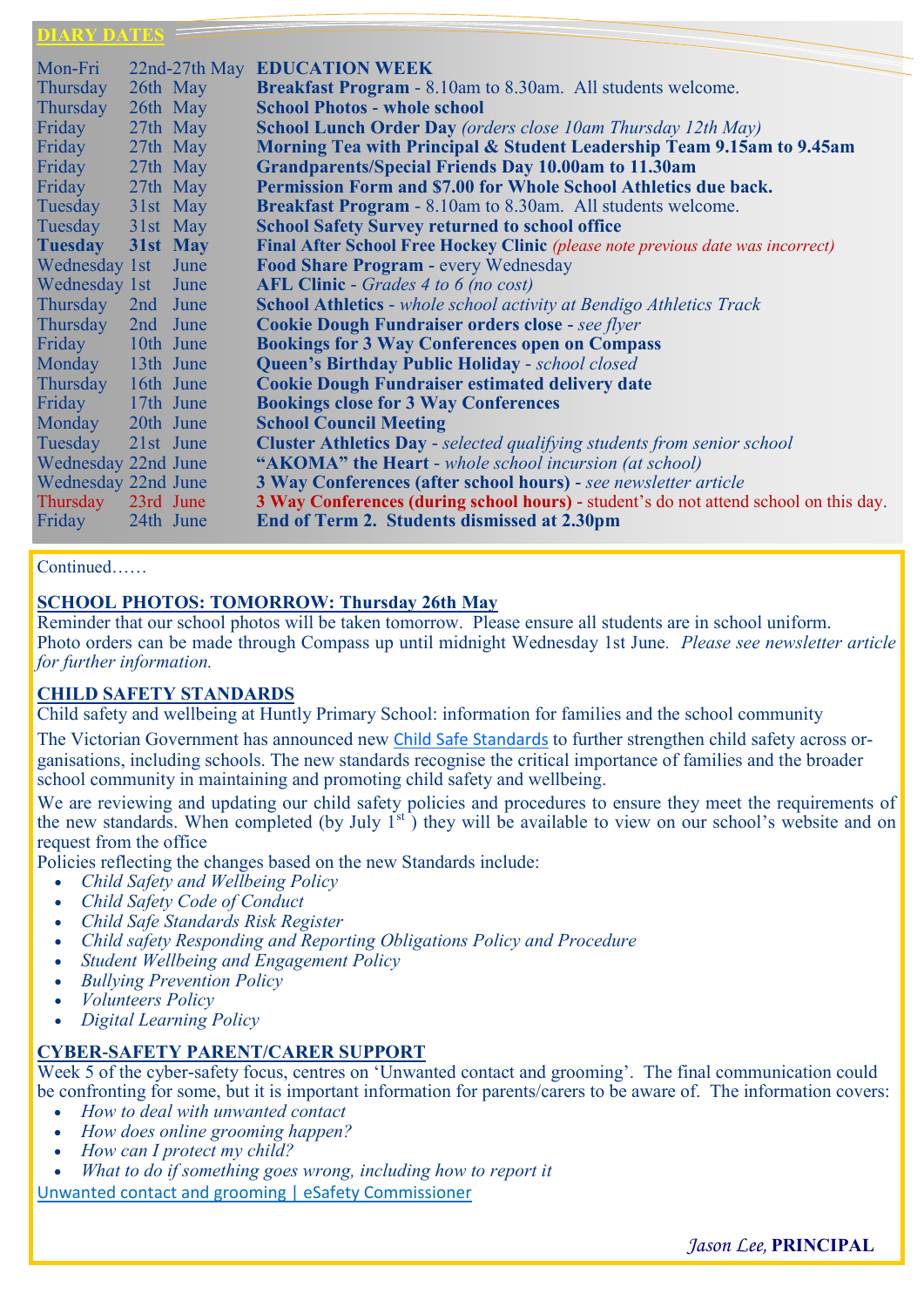## **SCHOOL PHOTOS THURSDAY 26TH MAY**



School photos will be taken **tomorrow, Thursday 26th May** by MPS Photography. Please ensure all students are in school uniform. Ordering will be the same as last year with all orders being made online through COMPASS.

Families should have received an instruction sheet from MPS Photography via Compass this week. Please note children will not receive an order envelope.

**FAMILY PHOTOS** – Must be ordered prior to photo day using the Compass Portal.

**School Photos online orders close at midnight Wednesday 1st June.**

Late Orders can be accepted after *Thursday 2nd June* by contacting **03 5482 3190**. All late orders incur an extra \$20 for postage and handling.

## **COMMUNITY CONNECTIONS**

**COOKIE DOUGH FUNDRAISER** 

Final week….. Orders close Thursday 2nd June.

Please see information sheet further in today's newsletter.



# **BOOK CLUB**

Book Club Issue 4 will be sent out on Thursday this week.



All orders from Issue 3 have now arrived and will also be sent on with students on Thursday.

*Thank you.*

## **SCHOOL ATHLETICS DAY THURSDAY 2ND JUNE**

Our school Athletics Day will be held on Thursday 2nd June. The day involves the whole school participating in athletic events at the Bendigo Athletics Track in Retreat Road. Students will travel to and from the venue by bus leaving the school at 9.00am sharp and returning approx. 3.15pm. What to bring: drinks, lunch, snacks, runners, dress in team colours and clothing



suitable for physical activities and the weather. Canteen will be open but more for parent use than students, so please pack a lunch.

Permission forms (pink paper) have been sent home with students and must be completed and returned to school with \$7.00 by Friday 27th May.

Parents/Guardians and extended families are most welcome to attend (following covid safety rules) and help cheer on your child's team. If you wish to take your child/children home straight from the Athletics Track you must sign them out with classroom teacher.

*Thank you, Jess Monteath*

# **STUDENTS OF THE WEEK**



## **WEEKLY STUDENT AWARDS**

*These awards reflect our school values of : Respect, Resilience, Community and Collaboration.*  Congratulations to the following students, Mr Lee will present them with their Student Recognition Award at assembly on Monday afternoon at 3.10pm.

F/1A - **Judd W:** *for his focus and persistence during reading and writing times to pop out the sounds in words.*

- F/1M **Reagan O:** *for always showing kindness and care towards her classroom friends.*
- F/1C **Ashley H**: *for showing confidence during writing.*
- F/1H **Wyatt F:** *for working hard to add more to his writing.*
- 2/3H **Mitchell F:** *for the fantastic effort he has put into his writing and ALL of his work.*
- 2/3LD **- Brodie H:** *for being an active participant in his learning.*
- 2/3B **Sophie R**: *for her ability to take on feedback to improve her reading fluency and phrasing.*
- 4/5BT **Hunter C**: *for the enthusiastic way he joins into class discussion.*
- 4/5G **Sophie R**: *for continuing to develop her confidence when writing and expanding her ideas.*
- 5/6M **Lara D**: *for the detail she put into her information report about Emotions.*
- 5/6L **Elle G**: *for working productively with a range of students and being an excellent role model to all.*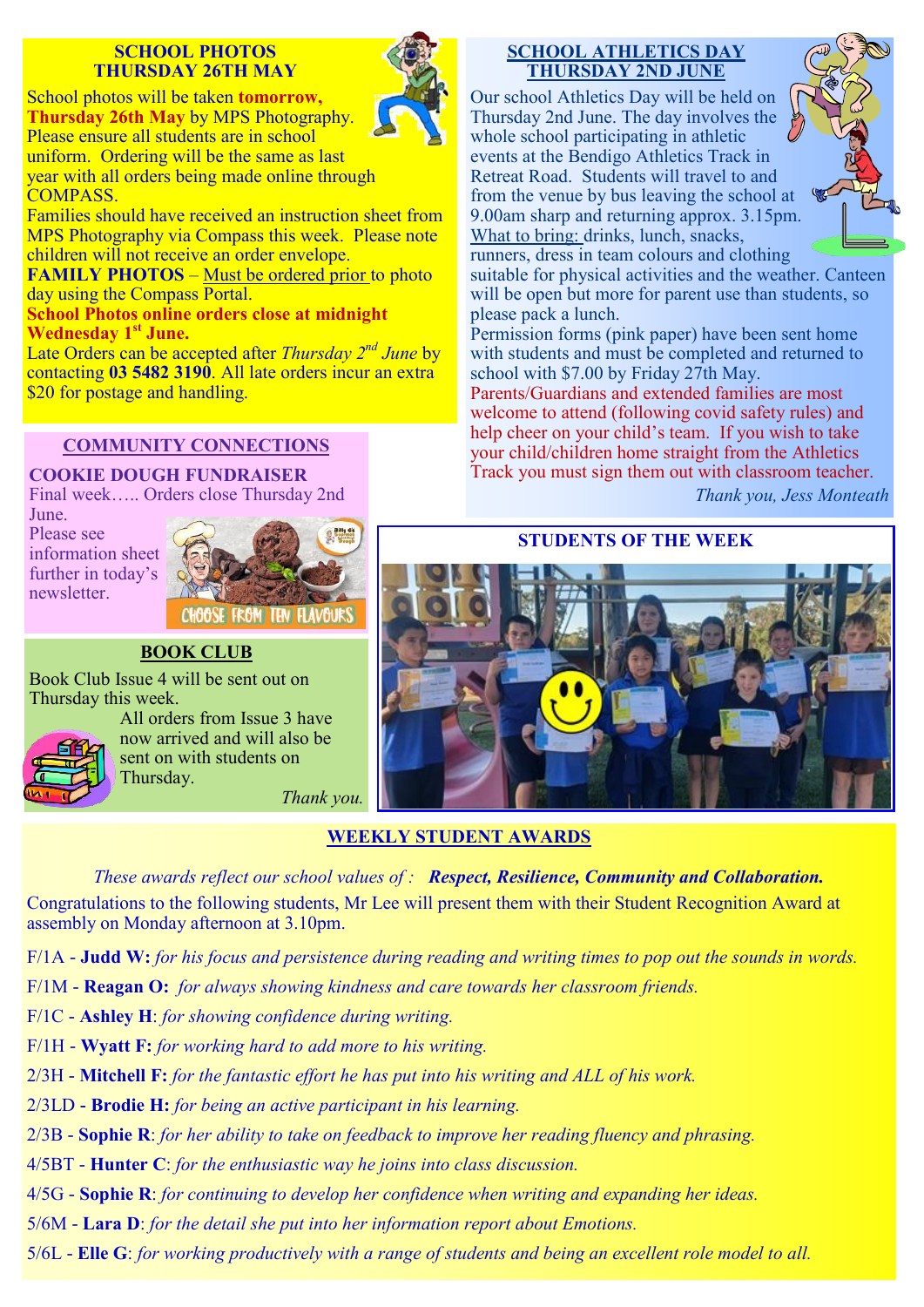

# **EDUCATION WEEK – 22ND TO 28TH MAY**

# **Tours** School Tours (please call the school office to make a booking)

**Breakfast Club** *Tuesday 24th and Thursday 26th May: 8.10am-8:30am*

**Morning Tea wth the Principal and Student Leadership Team**  *Friday 27th May: 9.15am-9.45am* 

**Grandparents/Special Friends Morning** *Friday 27th May: 10.00am-11.30am*

Grandparents/Special Friends are welcome to visit classrooms to share in student learning between 10.00am - 11.00am



# **FOUNDATION (PREP) INFORMATION**

# **Information Evening**

*Tuesday 24th May: 6.00pm-7.00pm in the multipurpose room* 

# **2022 Road to Foundation Transition Program**

Road to Foundation Program is available to enrolled students. Please contact the school office for more information.

# **Further Information**

Phone the school office, send an email and/or visit our webpage for details on our school zone and all 2023 enrolments.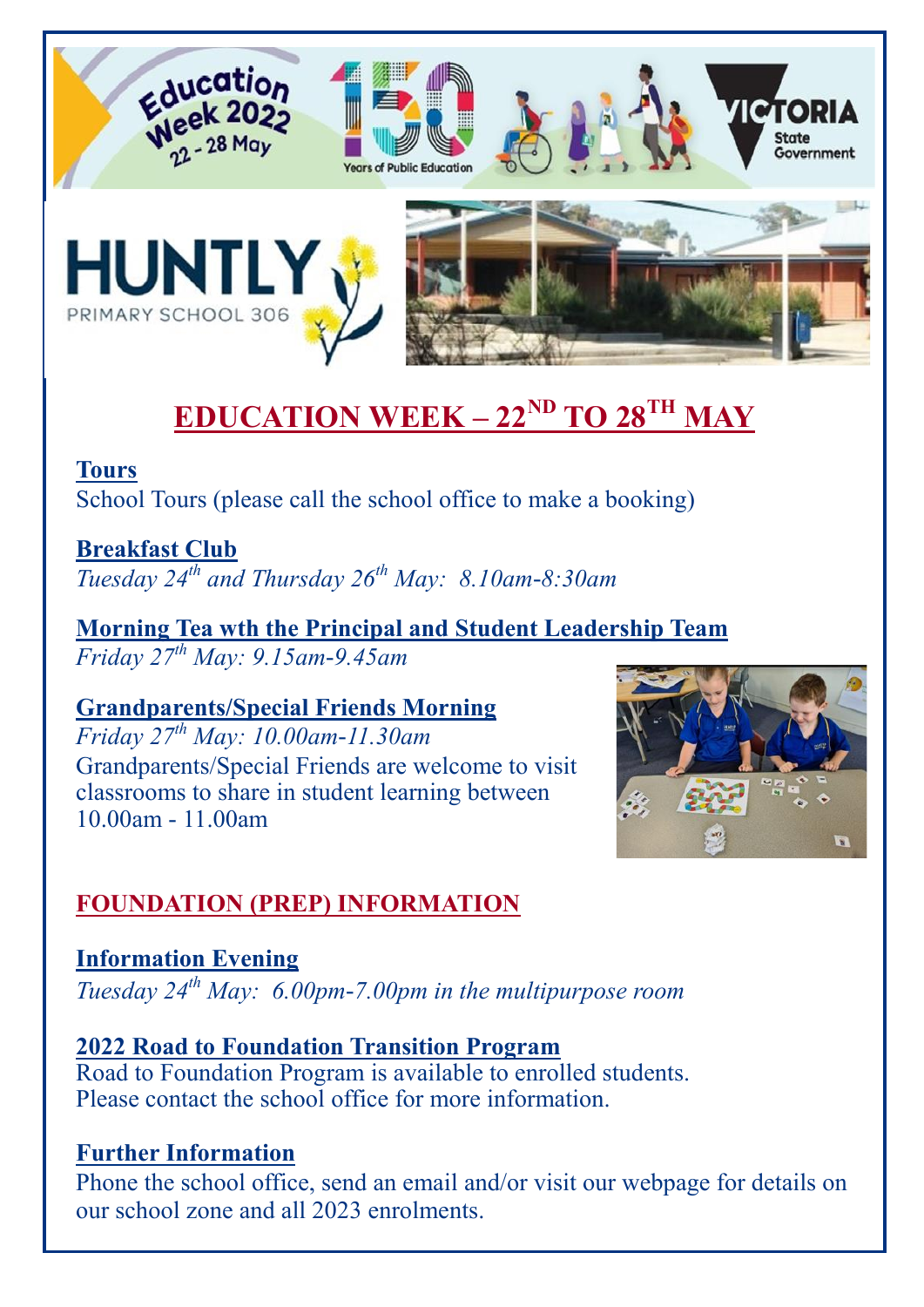

Dear Parent/Guardians,

Thank you so much for continuously supporting our **HUNTLY PS COMMUNITY CONNECTIONS**, especially through fundraising. We are excited to announce we are holding a **Billy G's Gourmet Cookie Dough** drive as a major fundraiser this term.

Billy G's Gourmet Cookie Dough is an exciting fundraiser, made by an Australian, family owned and operated business. There are ten (10) dough-licious flavours to choose from, including the most popular **Choc Chunk** and **Caramel White Choc**. You can also create your own cookie magic with a **NEW** Golden Classic flavour – the base of the Billy G's secret family recipe. Billy G's Gourmet Cookie Dough is exclusive to fundraising, so stock up!

## **How Do We Fundraise?**

Families/Students will need to create their own Fundraising Page (as detailed below). No paper order forms will be sent home only online ordering is available. Follow the instruction below and if you have any questions please contact Kate Ruedin at school or leave message at the school office.

# **Start Date: 11/05/2022 Final Orders Due: 02/06/2022 Estimated Delivery Date: 16/06/2022**

**How do we create a Fundraising Page?** Creating a fundraising page is easy!

Visit [www.australianfundraising.com.au](http://www.australianfundraising.com.au) and click the "Cookie Dough Login" button on the home page.

Then click the register button to fundraise on the cybersafe, Billy G's Cookie Dough platform.

Choose your goals and create a unique avatar!

Place your order using the "Order Now" button and share your fundraising page with your family and friends via the "Share" section so they can start buying some yummy cookie dough. Easy!

**How do prizes work?** Every student who sells a tub will receive an incentive prize for their efforts! But why not aim higher? The more tubs you sell the more prizes you will receive! There are 12 prizes available, so set your own fundraising goal and aim for them all! Prizes are automatically ordered at the end of our fundraiser based on the number of tubs you have sold.

**Win a \$10,000 JB Hi-Fi Shopping Spree!** Our highest tub seller will go into a draw to win a \$10,000 JB Hi-Fi Shopping Spree. Plus, every student that achieves all online virtual badges will win a Billy G's "You're One Awesome Cookie" Bag Tag.

Want to aim even higher? Australia's highest tub seller will scoot away with a Razor Prize Pack valued at \$3,000. How exciting!

Thank you in advance for your participation. Happy fundraising! **COMMUNITY CONNECTIONS - HUNTLY PRIMARY SCHOOL**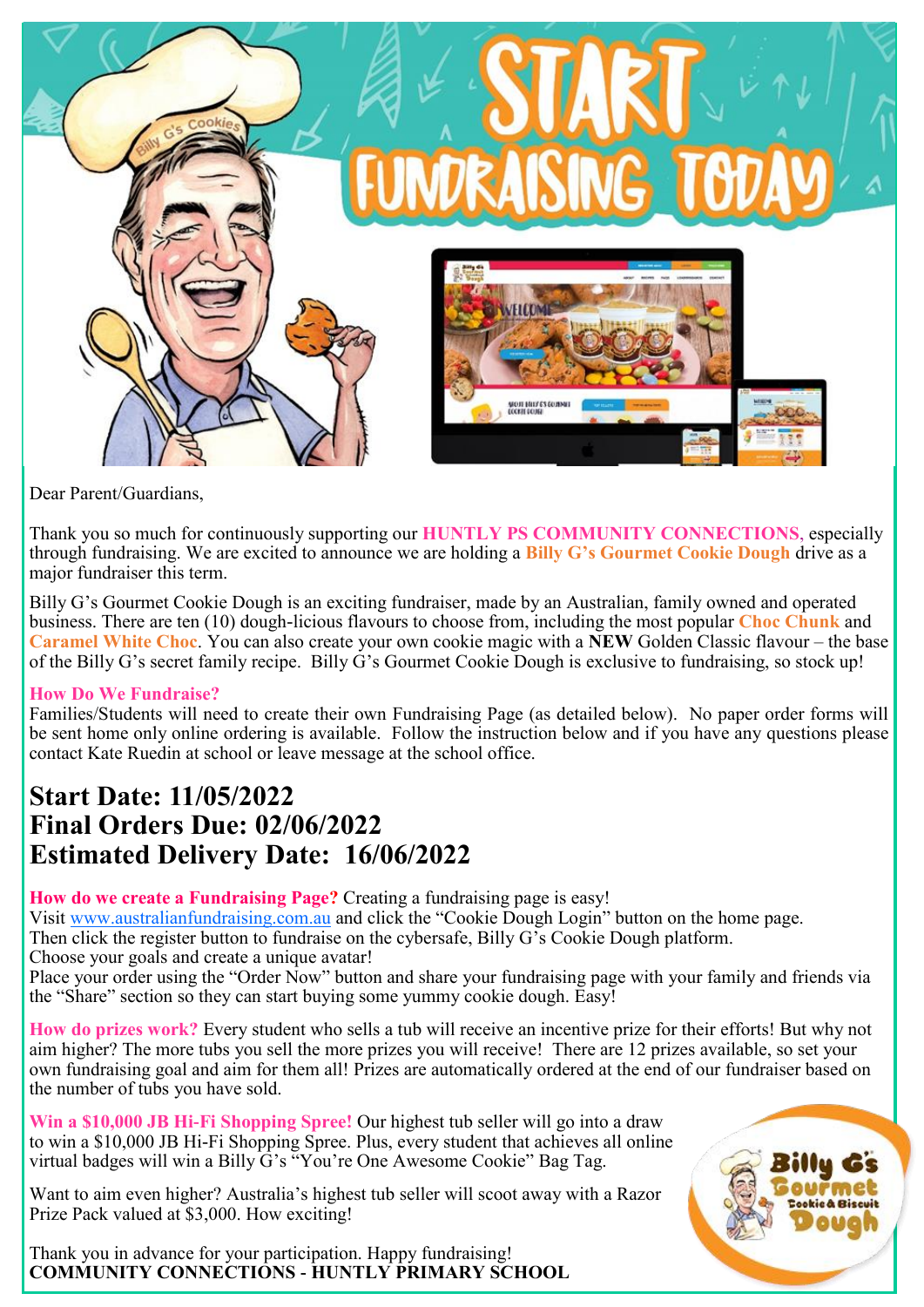# **GET ACTIVE KIDS VOUCHER PROGRAM**



Apply for up to \$200 to support your child in sport and active recreation activities.

To be eligible your child must be:

- · aged 0 to 18 years
- · a resident in Victoria
- · named on a valid Health Care Card or Pensioner Concession Card and Medicare Card.

Visit getactive.vic.gov.au